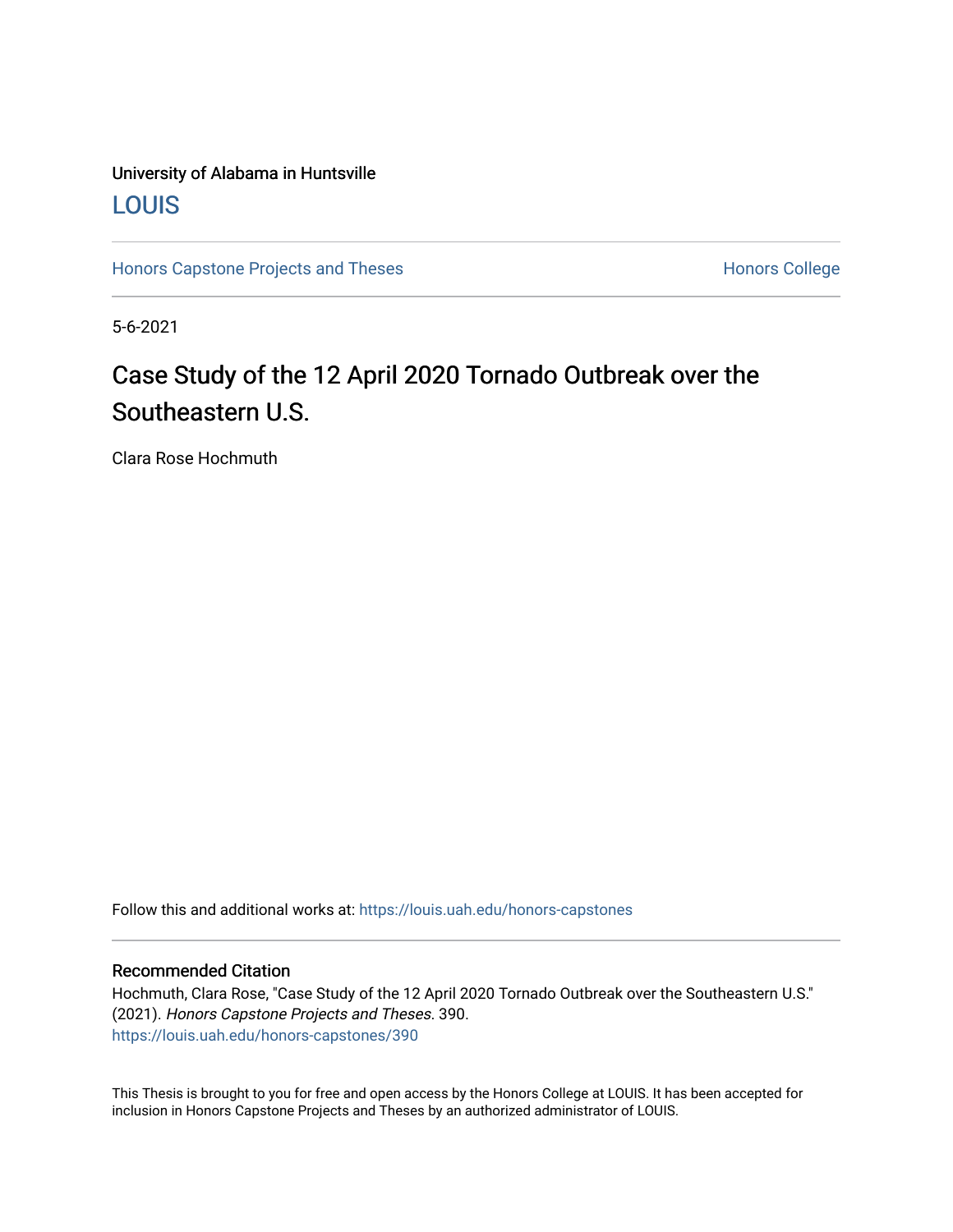# **Case Study of the 12 April 2020 Tornado Outbreak over the Southeastern U.S.**

**by**

## **Clara Rose Hochmuth**

### **An Honors Capstone**

**submitted in partial fulfillment of the requirements** 

**for the Honors Diploma**

**to** 

**The Honors College** 

**of** 

**The University of Alabama in Huntsville**

**May 6, 2021**

**Honors Capstone Director: Dr. Kevin Knupp**

**Professor of Atmospheric and Earth Science**

| lera Rose Hochmutto                                                                             | 5/6/2021                                                                                                                                                                                                                                         |  |
|-------------------------------------------------------------------------------------------------|--------------------------------------------------------------------------------------------------------------------------------------------------------------------------------------------------------------------------------------------------|--|
| Student                                                                                         | Date                                                                                                                                                                                                                                             |  |
| Kevin Knupp                                                                                     | Digitally signed by Kevin Knupp<br>DN: cn=Kevin Knupp, o=UAH, ou,<br>5/7/21<br>email=kevin.knupp@uah.edu, c=US<br>Date: 2021.05.07 11:34:52 -05'00'                                                                                              |  |
| Director                                                                                        | Date                                                                                                                                                                                                                                             |  |
| John R.<br>Mecikalski                                                                           | Digitally signed by John R. Mecikalski<br>DN: cn=John R. Mecikalski, o=University of<br>Alabama in Huntsville, ou=Atmospheric and<br>Earth Science Department, email=aes-<br>chair@uah.edu.c=US<br>5/7/2021<br>Date: 2021.05.07 12:18:50 -05'00' |  |
| Department Chair                                                                                | Date                                                                                                                                                                                                                                             |  |
| Digitally signed by William<br>William Wilkerson Wilkerson<br>Date: 2021.05.14 12:42:15 -05'00' |                                                                                                                                                                                                                                                  |  |
| Honors College Dean                                                                             | Date                                                                                                                                                                                                                                             |  |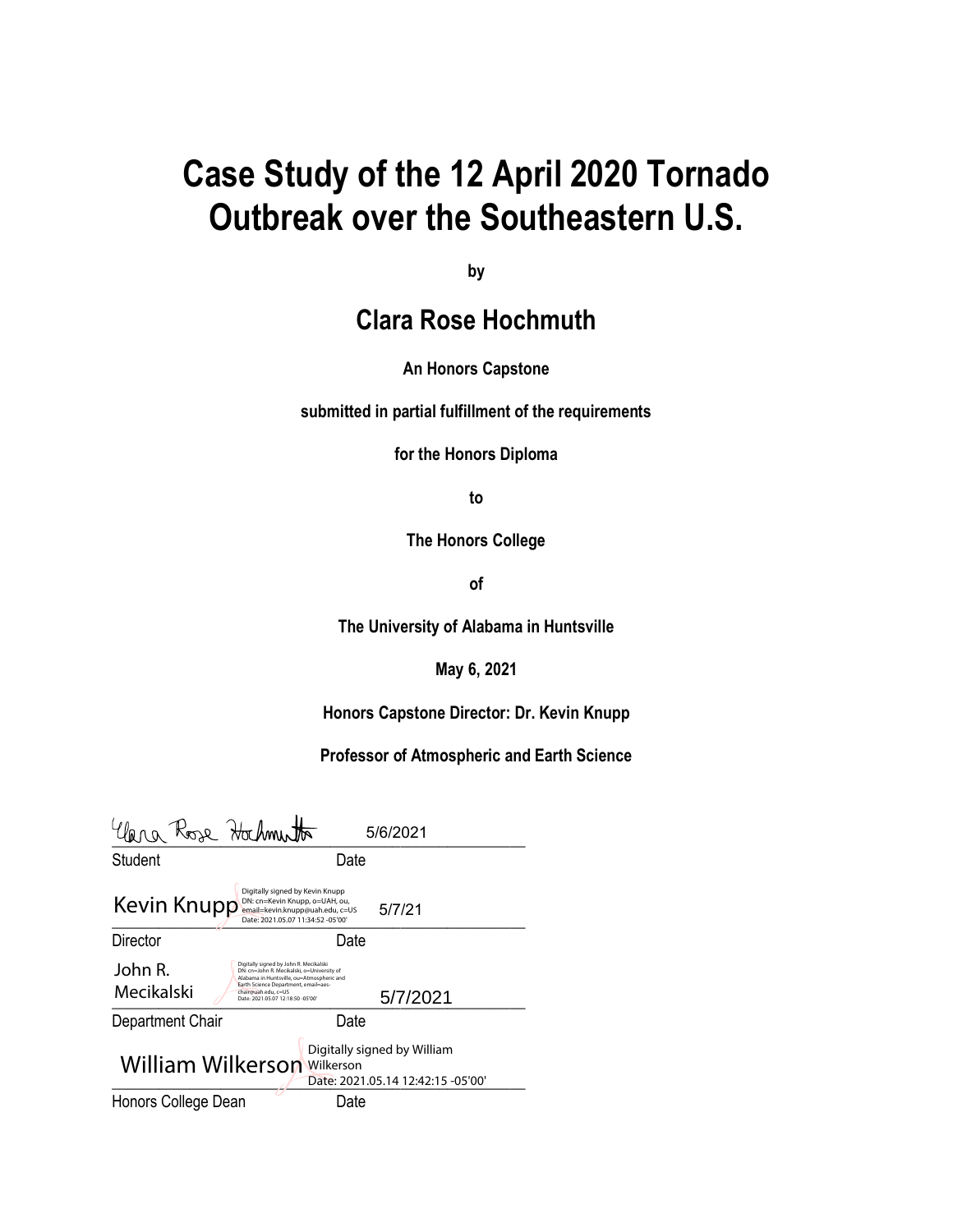

Honors College Frank Franz Hall +1 (256) 824-6450 (voice) +1 (256) 824-7339 (fax) honors@uah.edu

### **Honors Thesis Copyright Permission**

### **This form must be signed by the student and submitted as a bound part of the thesis.**

In presenting this thesis in partial fulfillment of the requirements for Honors Diploma or Certificate from The University of Alabama in Huntsville, I agree that the Library of this University shall make it freely available for inspection. I further agree that permission for extensive copying for scholarly purposes may be granted by my advisor or, in his/her absence, by the Chair of the Department, Director of the Program, or the Dean of the Honors College. It is also understood that due recognition shall be given to me and to The University of Alabama in Huntsville in any scholarly use which may be made of any material in this thesis.

\_\_\_\_\_\_\_\_\_\_\_\_\_\_\_\_\_\_\_\_\_\_\_\_\_\_\_\_ Clara Rose Hochmuth

Student Name (printed)

Una Rose Hochmutto

Student Signature

\_\_\_\_\_\_\_\_\_\_\_ 5/6/2021

Date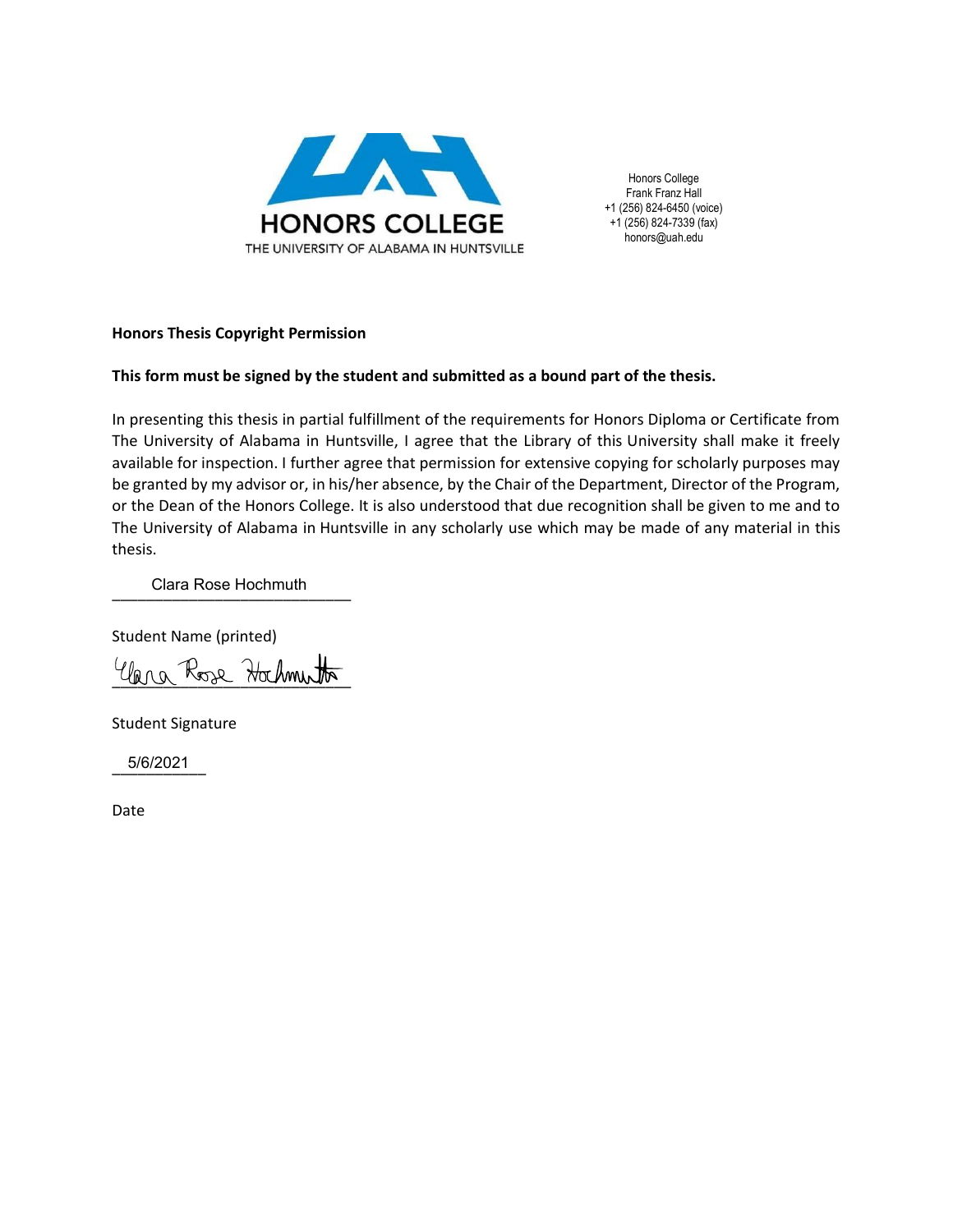### **Table of Contents**

| Abstract             |                |
|----------------------|----------------|
| Introduction         |                |
| Data and Methodology |                |
| <b>Results</b>       | 5              |
| Conclusions          | 8              |
| References           | 10             |
|                      |                |
| Figure 1             | 6              |
| Figure 2             | $\overline{7}$ |
| Figure 3a            | 8              |
|                      |                |

Figure 3b 8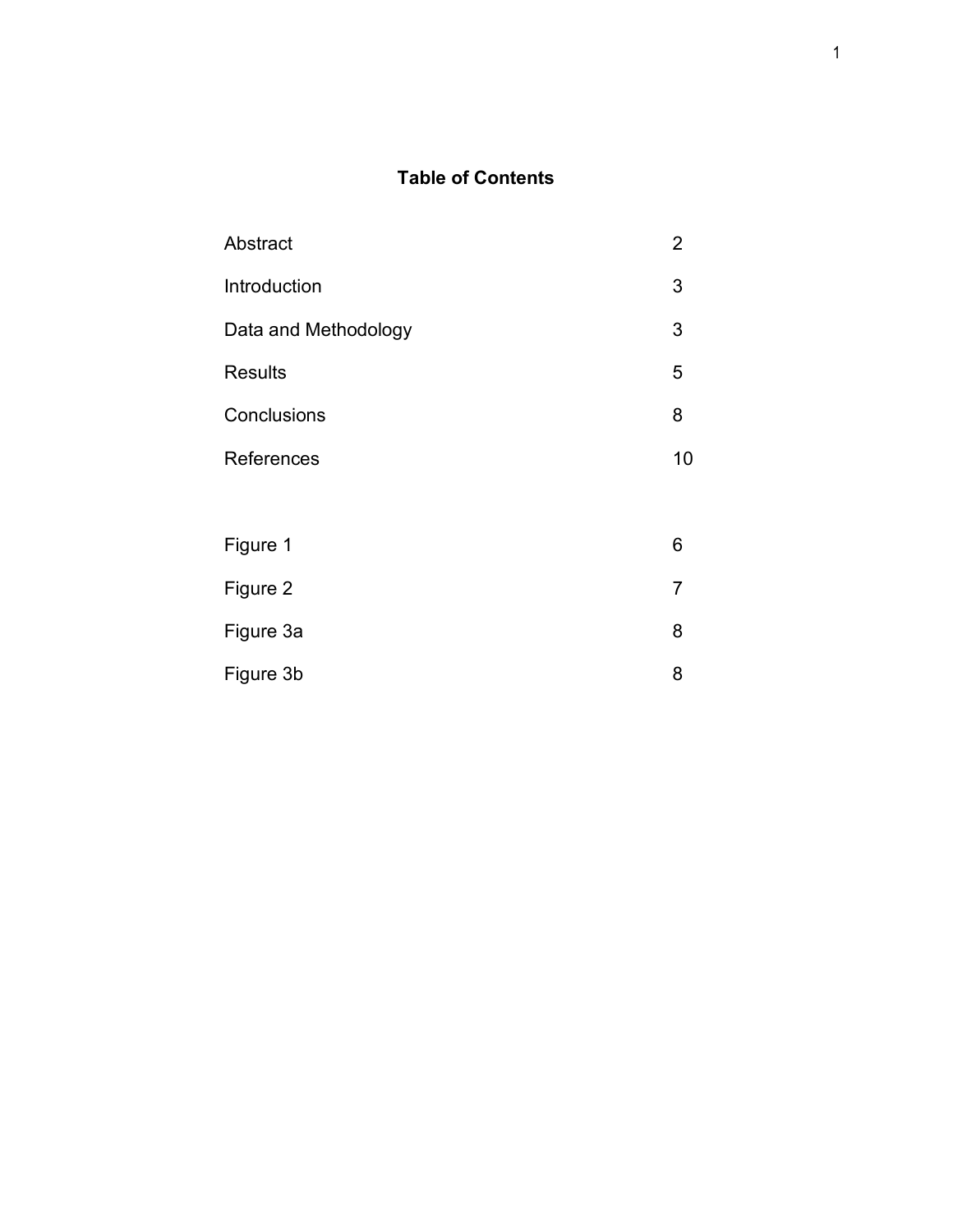#### **Abstract**

This project consisted of a case study of the tornado outbreak that occurred on Easter Sunday, April 12, 2020 in the Southeastern United States. The main storm feature was an intense Quasi-Linear Convective System (QLCS, or squall line), but isolated supercell tornadoes also occurred. One goal of the project was to track the duration of each QLCS mesovortex (MV) to see if MV length had an effect on tornado production. A mesovortex is an area of rotating low pressure that is embedded at some point along a line of storms, and it can produce tornadoes (Weisman and Trapp 2003). Another goal was to examine the diameter of the circulation and magnitude of wind speeds associated with each tornado and determine whether or not circulation size plays a role in tornado size or strength. Promising results were found that support a theory that smaller, tighter circulations produce stronger tornadoes due to conservation of angular momentum.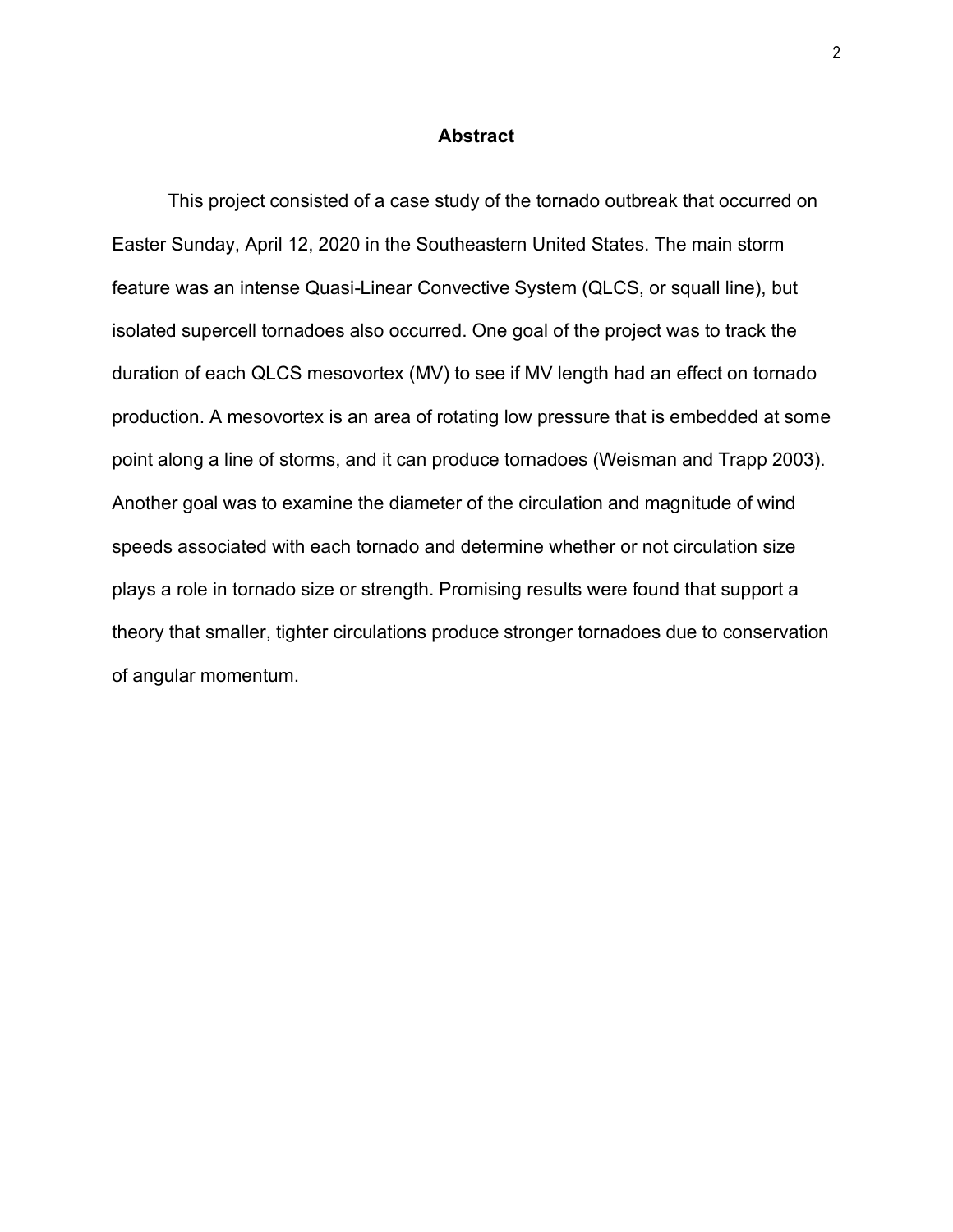#### **Introduction**

Easter Sunday 2020 is a day not many in the southeast US will forget soon. Tornadoes occurred in six different states, and four additional states were affected the next day. There were at least 140 tornadoes total over the two days. The first tornadoes touched down in eastern Texas just after 1400 UTC (9 AM CDT) on the 12th, and the last touched down just before 1930 UTC (3:30 PM EDT) on the 13th in Maryland. This study focused on the tornadoes in Texas, Louisiana, Mississippi, Alabama, northwest Georgia, and southeast Tennessee. Most of these tornadoes were produced by the QLCS, but some strong ones were produced by supercells in southern Mississippi. This severe weather outbreak also included widespread hail, wind, and flooding, and caused 3.5 billion dollars' worth of damage according to NOAA National Centers for Environmental Information (NCEI 2021).

### **Data and Methodology**

Web pages from the affected National Weather Service (NWS) County Warning Areas (CWAs) about the event were utilized to gain an understanding of the tornadoes that occurred and about the event itself. An Excel spreadsheet database was created to collect information about the tornadoes in one place. This information included counties/parishes and states each tornado went through, start and end times, maximum path width and length, rating on the Enhanced Fujita (EF) Scale, and the NWS CWAs affected. Radar imagery on the UCAR Mesoscale and Microscale Meteorology Laboratory (MMM) and Iowa Environmental Mesonet (IEM) websites was analyzed to determine the parent storm type, QLCS or supercell, of each tornado and a column for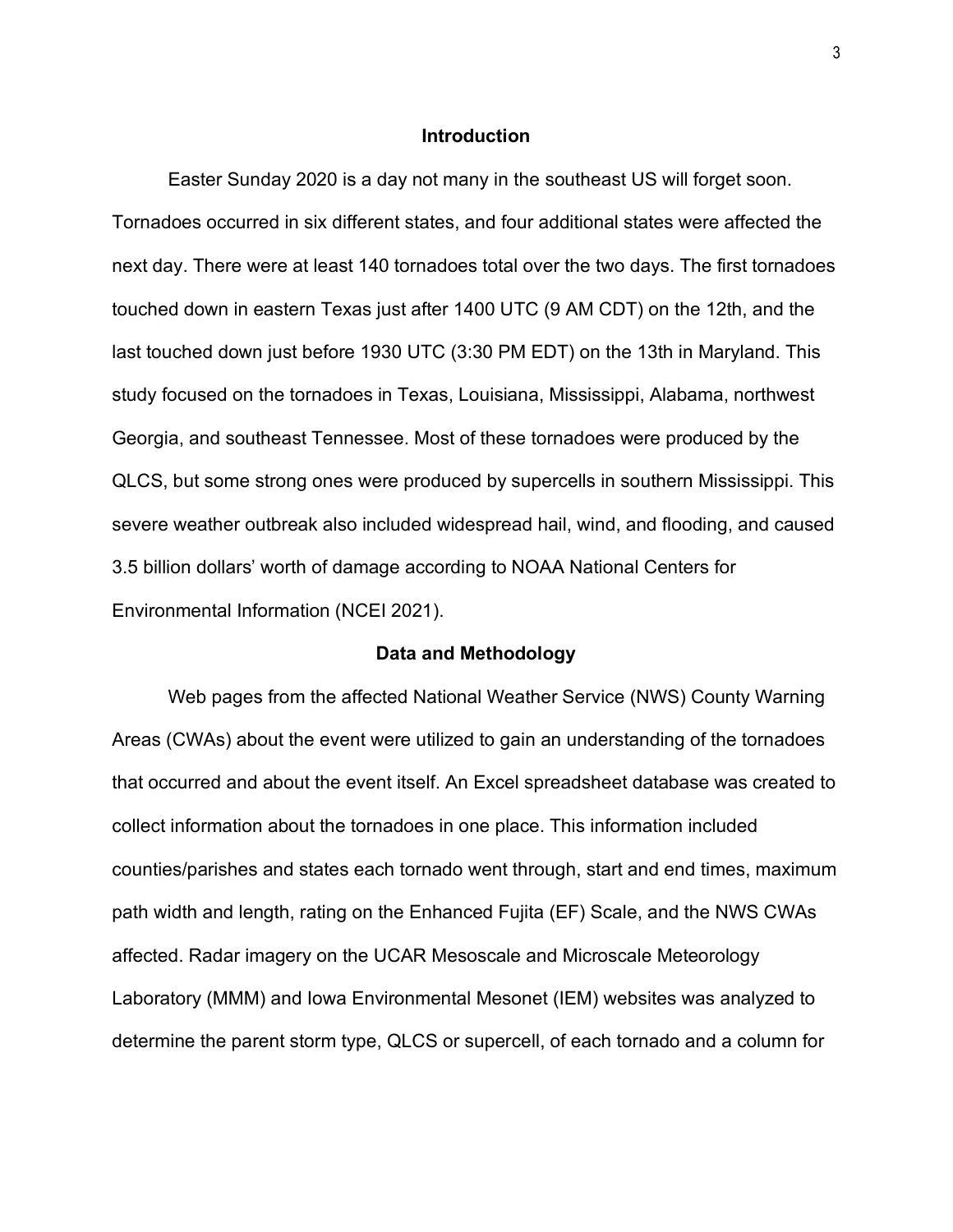that was added to the database. Statistical plots were created in order to compare various characteristics.

A map was created in ESRI ArcMap of the tornado tracks, color-coded by EF rating. PDF editing software was used to number the tornado tracks in chronological order and to further color-code by separate MVs. Color-coding was added to the database to match the map. GR2Analyst was used to analyze base reflectivity, base velocity, and Correlation Coefficient (CC) data to determine which tornadoes were caused by which MV. CC is used to locate concentrated areas of debris being lofted into the air by tornadoes. A Tornado Debris Signature (TDS) will appear as an area of low CC values. QLCS tornadoes are often difficult to locate in reflectivity so velocity and CC are relied on more heavily. Radar data from the NWS WSR-88D radars in Shreveport, LA, Jackson, MS, Columbus, MS, Mobile, AL, Montgomery, AL, Birmingham, AL, and Hytop, AL were used to cover the entire area where the tornadoes occurred.

GR2Analyst was also used to measure the diameter of the circulation (velocity couplet) for each tornado, as well as the maximum outbound and inbound velocity. This was done using the base velocity product. Those values were also recorded in additional columns in the database. Base velocity shows wind speed and the direction of the wind relative to the radar. Winds flowing away from the radar are typically depicted by warm colors (i.e., red, orange, yellow) and are associated with positive values, and winds flowing towards the radar are typically depicted by cool colors (i.e., green, blue) and are associated with negative values. The maxima were determined by locating the pixel on each side of the velocity couplet with the highest absolute value. The inbound values were subtracted from the outbound values in order to get the wind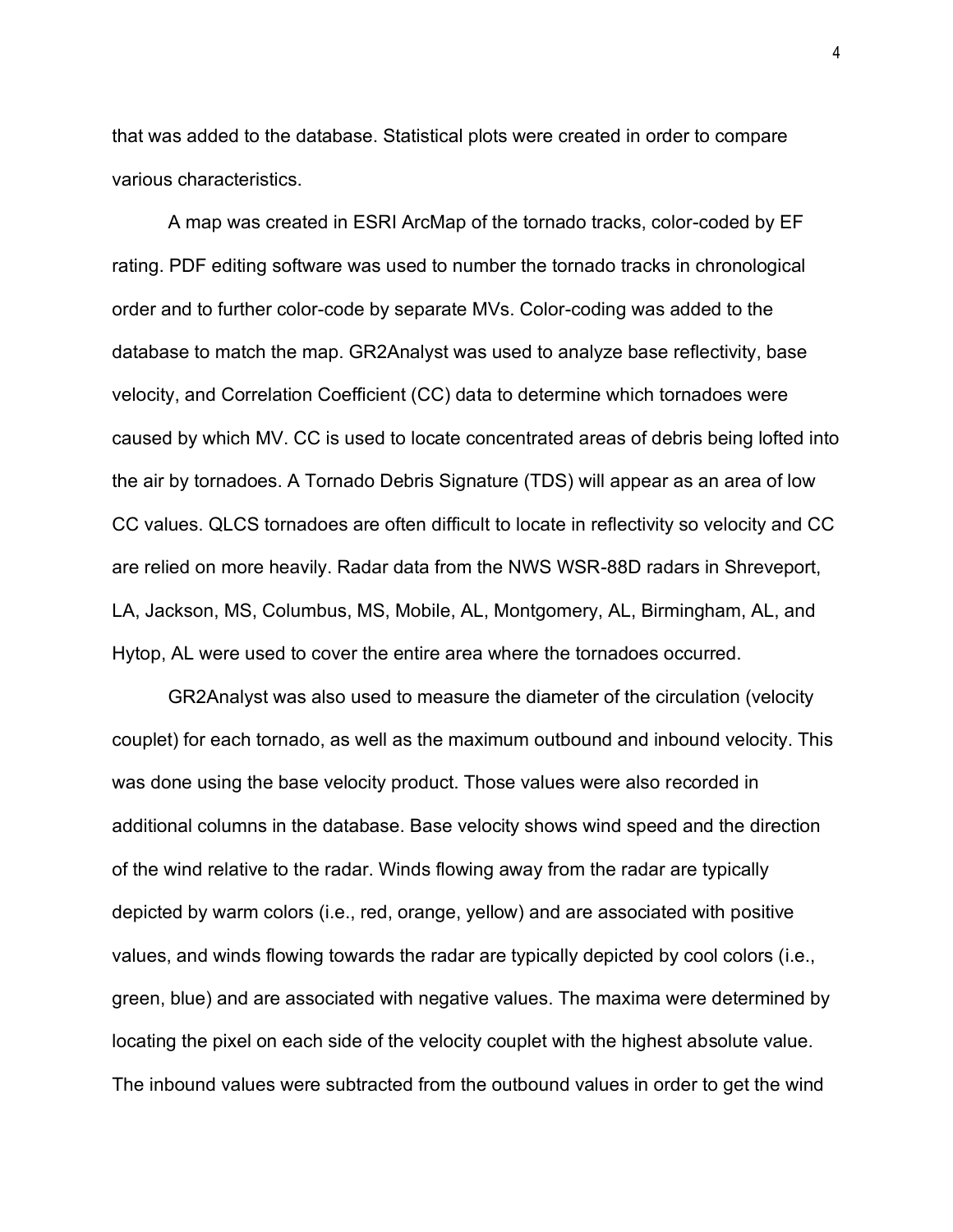speed difference  $(\Delta v)$ , which is a way to tell the strength of the circulation. The diameter was measured between the two maxima in order to remain consistent. More plots were created with this data.

### **Results**

It was found that out of the 67 tornadoes analyzed, seven were from supercells and the other 60 were produced by the QLCS. One QLCS MV produced a swath of tornadoes from eastern Texas all the way to northwestern Georgia. This MV, the longest lived of the day, produced 36 tornadoes. Another MV produced two EF1 tornadoes, one on either side of the Texas-Louisiana border. As the first MV was approaching the Mississippi-Alabama border, supercells started forming in southern Mississippi. The first supercell tornado, rated EF4, tracked for over 21 miles before briefly lifting and touching down again as a new EF4 tornado which tracked for just over 68 miles. This was the most notable tornado of the day, having caused eight deaths and around 100 injuries as it decimated several Mississippi towns. It claimed the record for widest tornado in Mississippi history (NWS Jackson 2020). While that tornado was in progress, another supercell formed an EF3 tornado that tracked for over 84 miles a short distance north of its path. Both of these supercells produced additional, weaker tornadoes once the stronger ones lifted. After the first MV stopped producing tornadoes once it got to northwestern Georgia, there were no tornadoes for about 40 minutes until a new MV started producing tornadoes in western Alabama. This MV produced seven tornadoes across north-central Alabama, just north of the path the first MV took. While the new MV was progressing across Alabama, one started just south of the two MV tracks, in Tuscaloosa County, producing one EF1 tornado before making its way into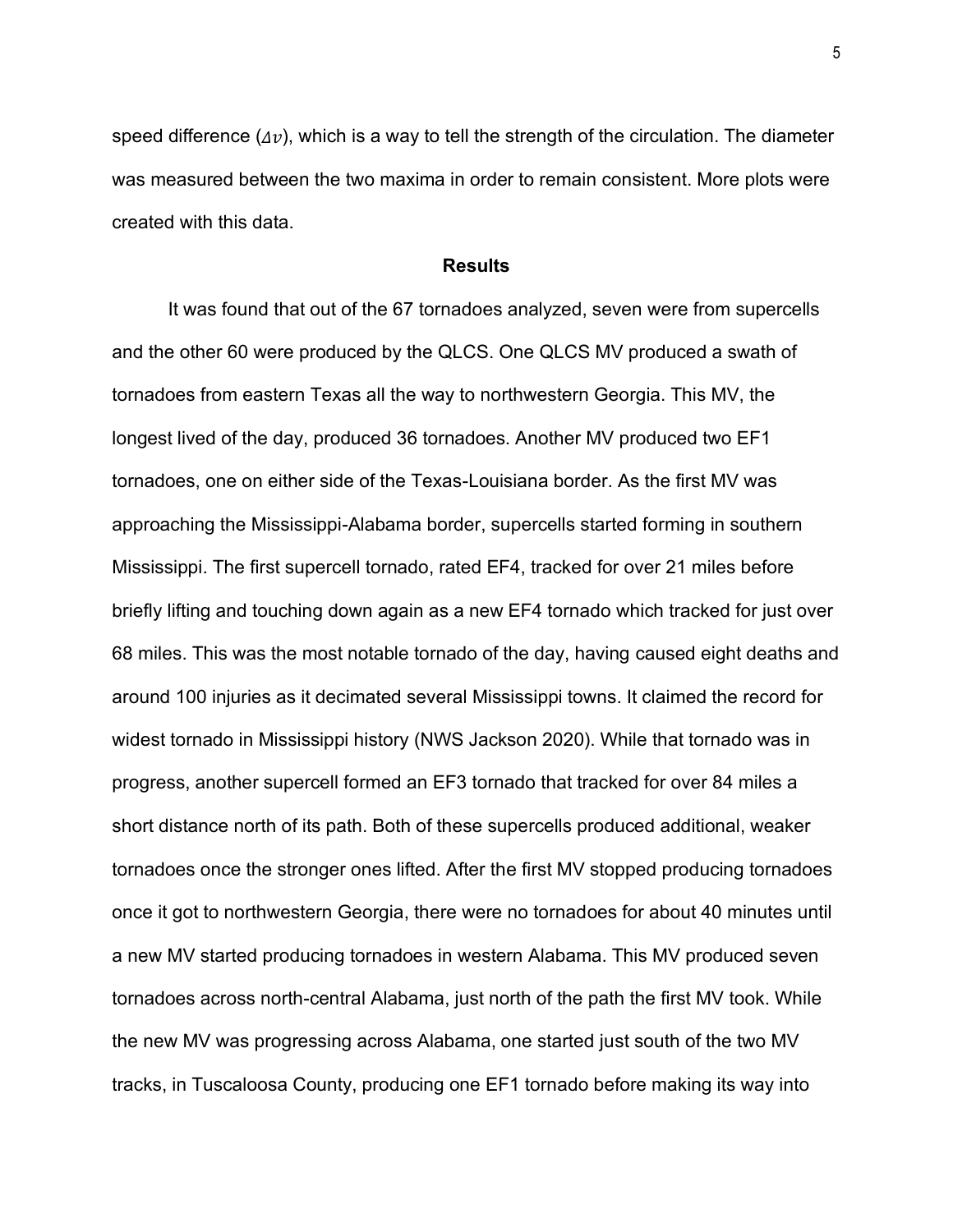northwestern Georgia where it produced four more tornadoes. While both of those were in progress, another MV produced four tornadoes in the southwestern part of Alabama and a cell embedded in the line produced one in Perry County. A supercell located out ahead of the main line of storms produced a tornado in Murray County, Georgia, just after the Tuscaloosa County tornado lifted. Adding on to all of those systems in progress, yet another MV started producing tornadoes starting in northeastern Alabama, going through the northwest corner of Georgia, and into southeastern Tennessee. This system produced five tornadoes, including an EF3 that went through eastern Chattanooga. Based on all of these events, it can be clearly inferred that longer-lasting MVs tend to produce more tornadoes, since they have more time to develop them. Figure 1 shows a map of the tornado tracks as described in the previous section.



Figure 1: Color-coded map of tornado tracks in chronological order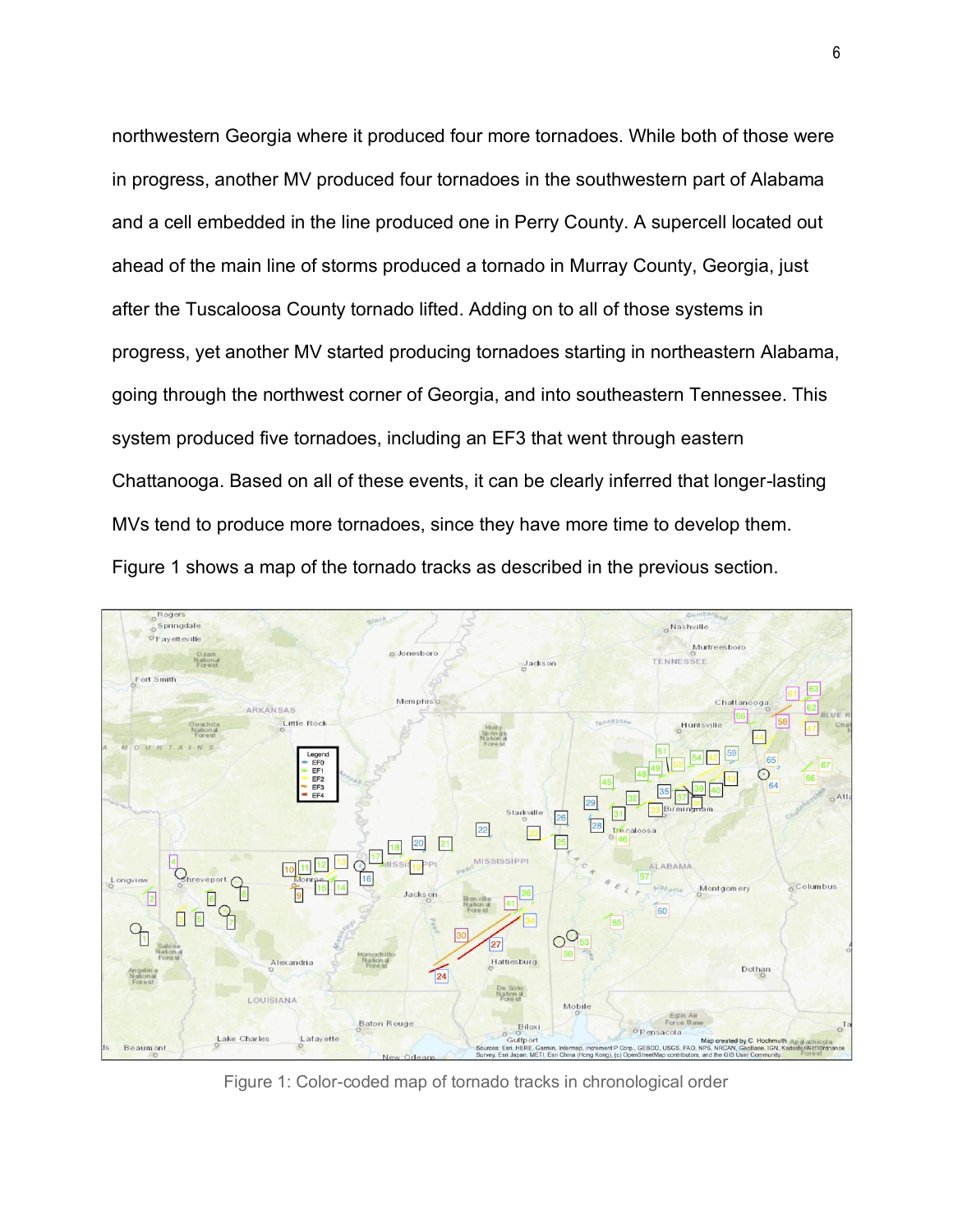The diameters and max wind speed difference  $(\Delta v)$  were measured using base velocity in GR2Analyst as described in the previous section, and some interesting results were found. Figure 2 shows a scatter plot of the diameters vs.  $\Delta v$  and it shows a loose negative trend. This means that circulations with higher wind speeds tended to have smaller diameters. Figure 3a shows a box plot of average diameter broken out by EF rating. It shows that tornadoes with larger diameters tend to have weaker ratings



Figure 2: Scatter plot of circulation diameter vs. maximum wind speed difference  $(\Delta v)$ 

and those with smaller diameters tend to have stronger ratings. Figure 3b has the average diameter broken out by parent storm type, and the supercell tornadoes have a smaller average diameter than QLCS tornadoes. This correlates with Figure 3a because the supercell tornadoes tended to have higher EF ratings. There are a lot of variables that go into these results and the results do not completely prove the theory, but it is a promising trend that will need more research to confirm it. Radar variables such as range and beam height have an effect on how a storm looks on radar, but they were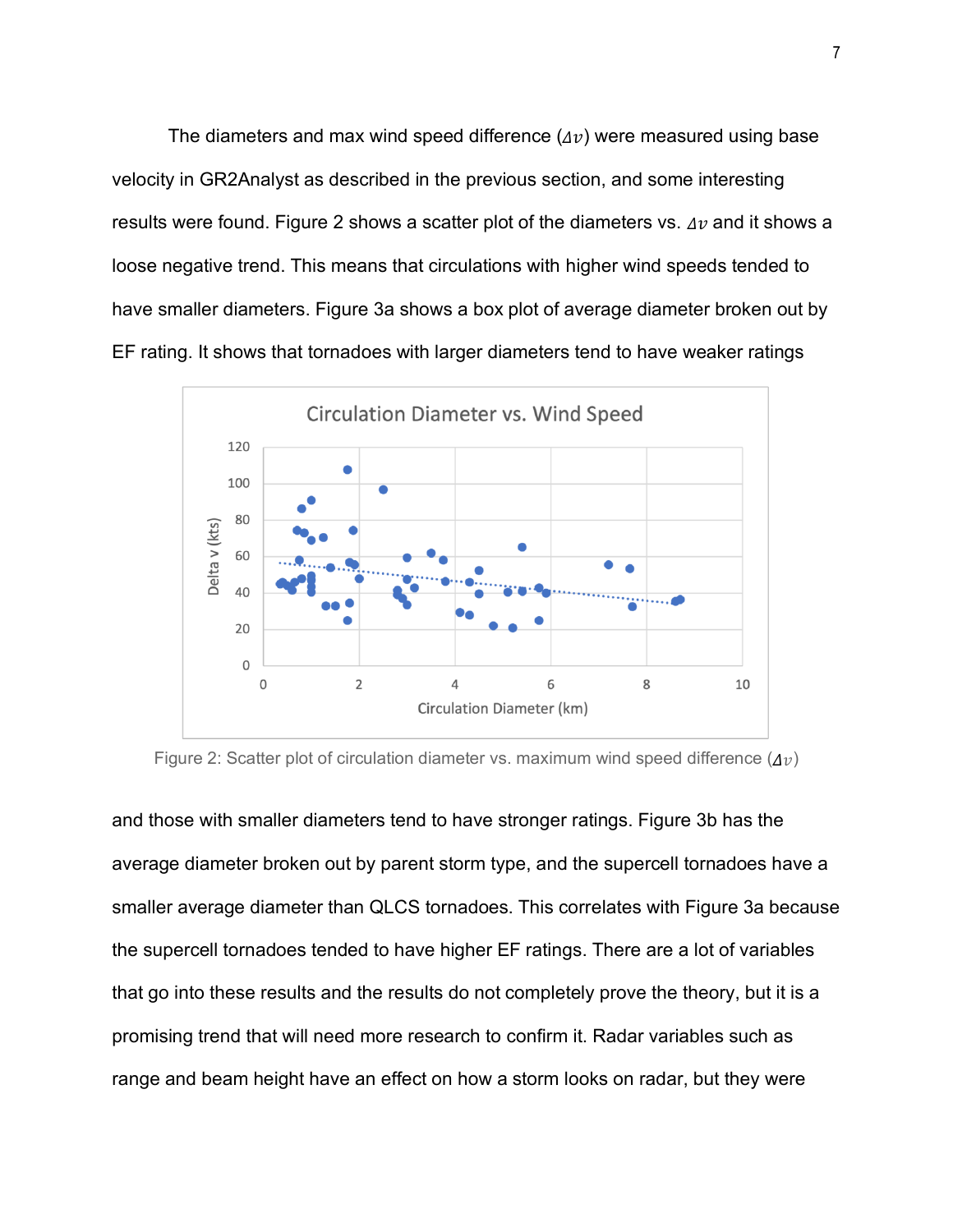deemed unnecessary to include in this study due to negligible changes in results. Measuring the diameter of the circulations was somewhat subjective, because some interpretation had to be utilized when a velocity couplet was not clearly visible. Some tornadoes were excluded from the diameter vs. wind speed study due to ambiguous couplet features.



Figure 3a (left): Box plot of average circulation diameter based on EF rating Figure 3b (right): Box plot of average circulation diameter based on parent storm type

### **Conclusions**

This case study gave an overview of the tornado outbreak of Easter 2020, as well as some interesting analysis results. It showed that longer-lived MVs tend to produce more tornadoes, as evidenced by the longest MV which produced 36 and the next longest, which was quite a bit shorter in duration, that produced seven. It also showed a promising trend in circulation diameter vs. wind speed: that storms with larger circulation diameters tended to be weaker in wind speed and EF rating. This would agree with the law of conservation of angular momentum, AKA the ice skater effect, which says that a broader area of rotation would spin more slowly than a tighter one. These results would need to be backed up by additional research and possibly a larger study with a larger sample size of tornadoes. It would be a good idea to try to find a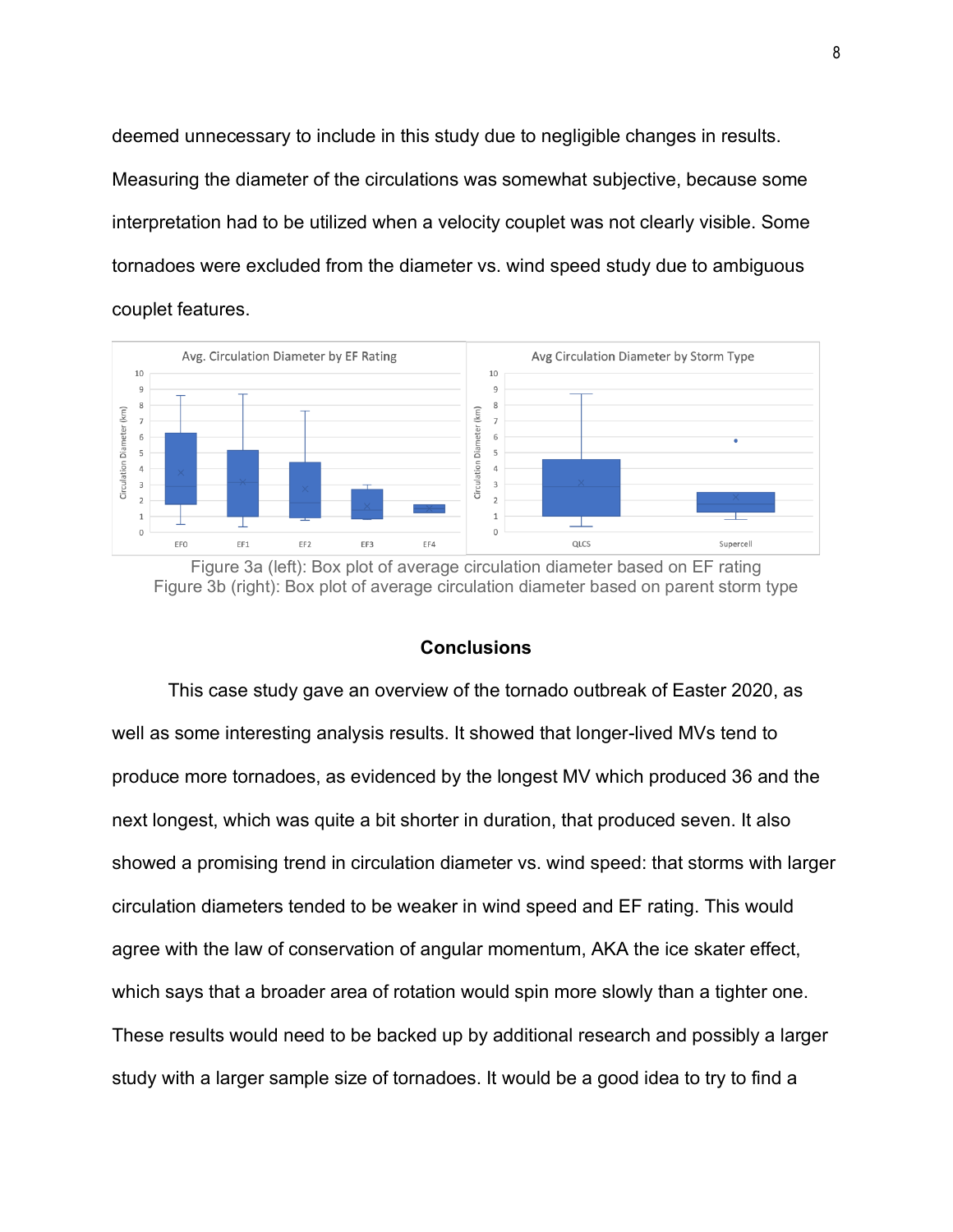better way to get more accurate data points for the maximum inbound and outbound velocities and perhaps a better way to measure the diameter.